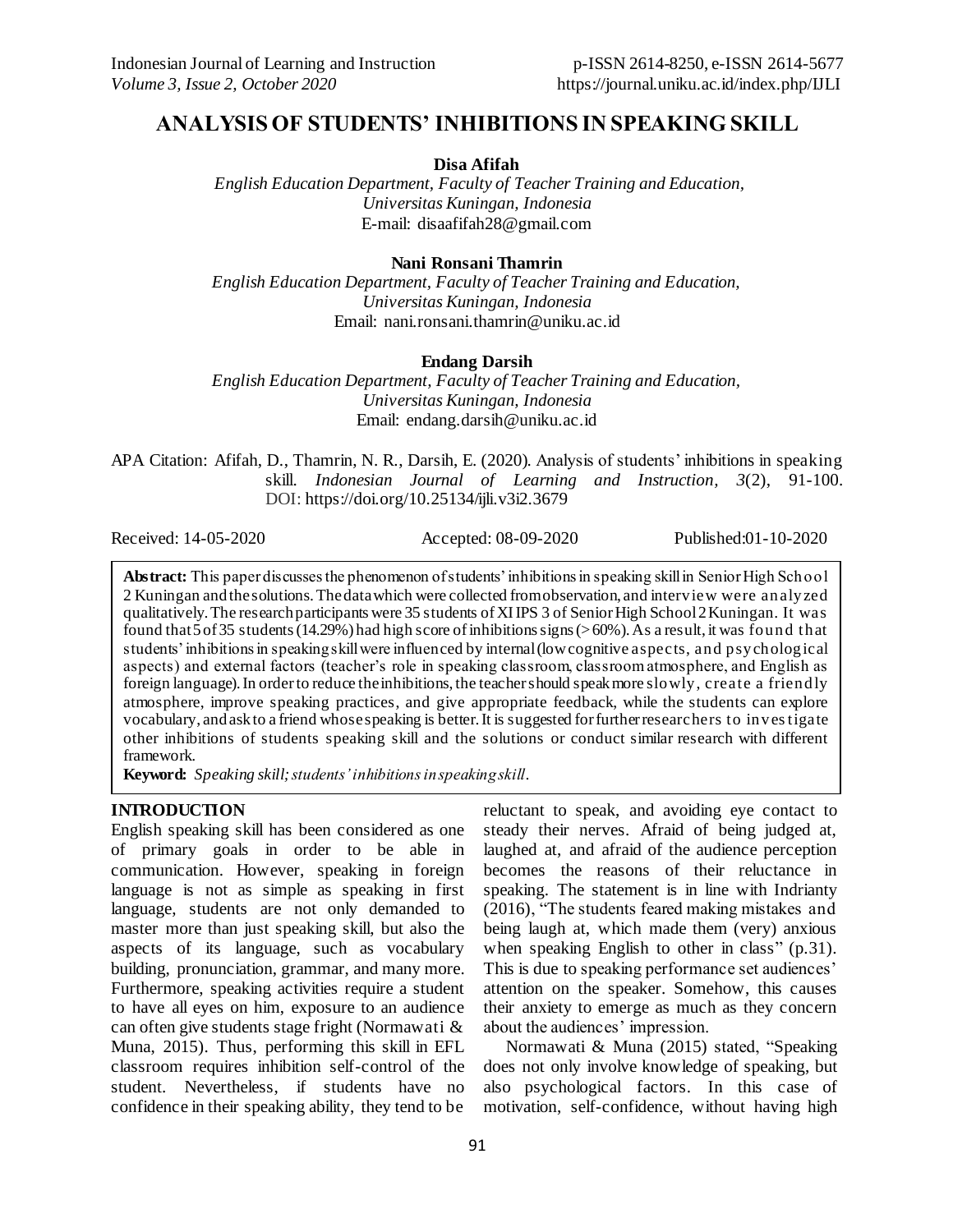motivation and self-confidence students will get many troubles to speak English in the classroom" (p.52). From the statement, it shows that speaking requires not only knowing about how to speak, especially in classroom setting, it also requires psychological factors, such as high motivation and self-confidence to get rid of any potentially difficulties that might appear. However, public speaking is much more than just speaking, especially in English (target language). It requires the ability of English speaking, high motivation, and self-confidence, and the knowledge of the English speaking skill. Speaking skill reflects the language mastery of the learners as it shows how extent their knowledge about the language. This is due to the exposure of the skill and its aspects such as grammar, pronunciation, vocabulary, and fluency. During the field experience practice activities, Ica, Mardian, & Oktavia (2017) found that one of several factors behind the low level of speaking is the lack of speaking practice applied in learning. They state that speech skills are not skills that can be taught through explanations. It means the speaking skills only can be cultivated with practice, not theory. This is clearly proven by their finding. Moreover, Normawati & Muna (2015, p.52) added, "They actually know what they want to say but they don't know how to say it. The problem faced by students in speaking activities are 'shame' and 'nothing to say'." It can be seen that mostly the speakers' problem in English speaking is confidence and lack of English knowledge.

Nation (2001) further described the relationship between vocabulary knowledge with the language use as it enables learner to use the language. As stated by Alqahtani (2015, p.22), "Vocabulary knowledge is often viewed as a critical tool for second language learners because a limited vocabulary in a second language impedes successful communication." Similarly, in previous study, conducted by Kayaoğlu & Sağlamel (2013), the respondents revealed that lack of grammatical knowledge and practice made them markedly uncomfortable when speaking English, one of the respondents indicated that she had to use gap fillers such as "hmm", "errr" to gain some time to think about the correct usage and compensate for his poor grammar. Their study also revealed that some learners were being most disturbed by the perception of their poor pronunciation.

However, in order to be fluent in language means that the learners have to master all of the production language aspects. Brown (2004) stated that fluency is probably best achieved by allowing the "stream" of speech to "flow"; then, as some of this speech spills over beyond comprehensibility, the "riverbanks" of instruction on some details of phonology, grammar, or discourse can channel the speech on a more purposeful course. Therefore, fluency in learning foreign language is required to be achieved as it covers students' phonology, grammar or discourse of speaking skill. Furthermore, psychological aspects are also one of factors that give a huge impact in speaking. As claimed by Tridinanti (2018, p.35), "The students who have high level of anxiety, worry, fear and low level of self-confidence in foreign language classes may have difficulties in developing their speaking ability."

As learner's anxiety rises up, they tend to be down, and prefer to be silent in the speaking classroom. Therefore, teachers have to take their role of showing positive behaviour by encouraging them to speak, and get engaged in speaking classroom activity. This is in line with Humaera (2015), stating that teachers can set up such connection to the students by showing interest in each student as a person, giving feedback on eac h person's progress, openly soliciting students' idea and feelings, valuing and respecting what students think and say, laughing with them and not at them, working with them as a team, and not against them, and developing a genuine sense of vicarious joy when they learn something or otherwise succeed. Additionally, teacher has to give a chanc e to the students to express their opinion and ideas in classroom activity. Thus, students have more time to practise their speaking skill. Therefore, in speaking classroom, teacher has to choose appropriate activities where students can practise their speaking skill. However, the low chance of speaking the target language will cause learners to get difficulties in speaking. Therefore, as a language teacher, the teacher has to find a solution for the learners where they can practise their speaking skill as much as possible.

In exploring the students' factors of being anxious and reluctant in speaking English, this research is inspired by the phenomenon which is found by the researcher in Senior High School 2 Kuningan, as the students are being reluctant in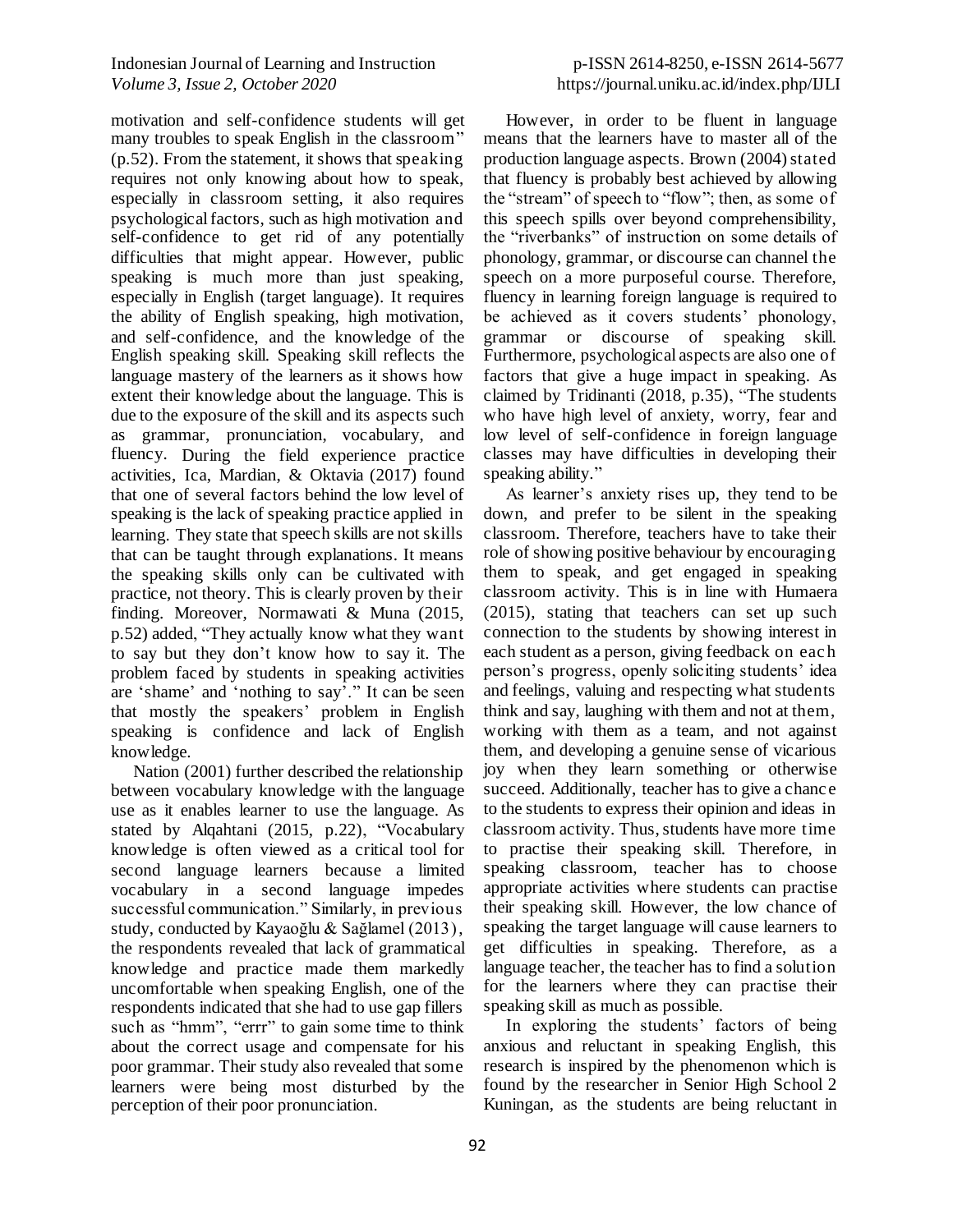speaking English and anxious when they are asked to speak English. Thus, the researcher decided to investigate the factors of students' inhibition in speaking English and the solutions to improve students' speaking skill.

#### **RESEARCH METHOD**

This research intended to investigate factors of students' inhibition in speaking skill, and the solutions to reduce students' inhibitions in speaking skill and used largely qualitative descriptive method as this research focused on the description of the phenomenon, and its problem source to find the proper solution. This research was conducted in XI IPS 3 of Senior High Sc hool 2 Kuningan, which consists of 35 students. The data collected by applying observation and interview then analyzed qualitatively. In assessing students' inhibitions signs, the researcher used ten signs based on Krishnasamy (2015) as presented in Table 1.

Table 1. *Obvious signs of students who have inhibitions*

| No.              | <b>Checklist</b><br><b>Signs of Students Who</b> |
|------------------|--------------------------------------------------|
|                  | <b>Have Inhibitions</b>                          |
| 1.               | <b>Blushing</b>                                  |
| $\overline{2}$ . | Rubbing the palms                                |
| $\overline{3}$ . | Perspiration                                     |
| $\overline{4.}$  | Staggered voice                                  |
| $\overline{5}$ . | Reluctance                                       |
| $\overline{6}$ . | Poor performance in                              |
|                  | spoken activities                                |
| 7.               | Less enthusiasmor                                |
|                  | willingness to speak                             |
| 8.               | Less interpretation of                           |
|                  | communication used                               |
| 9.               | Less eye contact                                 |
| 10.              | Reading from the script                          |
|                  | while giving                                     |
|                  | presentation                                     |
|                  | Adapted from Krishnasamy (2015)                  |

The result was categorized by the score of inhibitions sign afterwards before the students who has high score of inhibitions signs were chosen to be interviewed. In analyzing the data, the researcher used six phases process of analysis based on Creswell (2014). *Organize and prepare the data for analysis:* the researcher prepared all the data gathered from observation and interview; *Read or look at all the data:* the researcher read the information taken from the observation sheet and the interview students' answers; *Start coding all of the data:* the researcher started to transforming students' gesture during speaking performance into categories of signs in students' speaking inhibition and classified students' answer during interview into groups; *Use the coding process to generate a description of the setting or people as well as categories or themes for analysis:* the researcher classified the kind of students' inhibitions factors in speaking skill and the solutions to reduce students' inhibitions in speaking skill, and the information data by involving a detailed information during observation and quotations of students' answers in interview as specific evidences; *Interrelating Themes/ Description (e.g., grounded theory, case study):* the findings discussion was clarified with the interconnected research theme of students' inhibitions in speaking skill and solutions to reduce students' inhibition in speaking skill; *Interpreting the Meaning of Themes/ Descriptions:* the researcher made an interpretation based on the findings.

### **RESULTS AND DISCUSSION**

Based on observation data, the researcher found that there were 5 of 35 students or 14.29% of XI IPS 3 students who had inhibition signs more compared to others which were interviewed afterwards. The findings covered the factors of students' inhibition in speaking skill and the solutions to reduce the students' inhibition in speaking skill.

### *Factors of Students' Inhibitions in Speaking Skill*

Based on the observation and interview, it was found that students' inhibitions in speaking skill came from internal and external. The internal factors were cognitive aspects and psychological aspects which made them reluctant in speaking, as they considered their English speaking skills were not competent enough and felt they could not speak English well. Mostly, the students were not confident with their grammar, vocabulary, or pronunciation. These low proficiencies made learners anxious and hindered them from speaking fluently which created reluctance. Furthermore, their fear of making mistakes and getting judged at also became their factors of their inhibition in speaking skill only made them more reluctant, as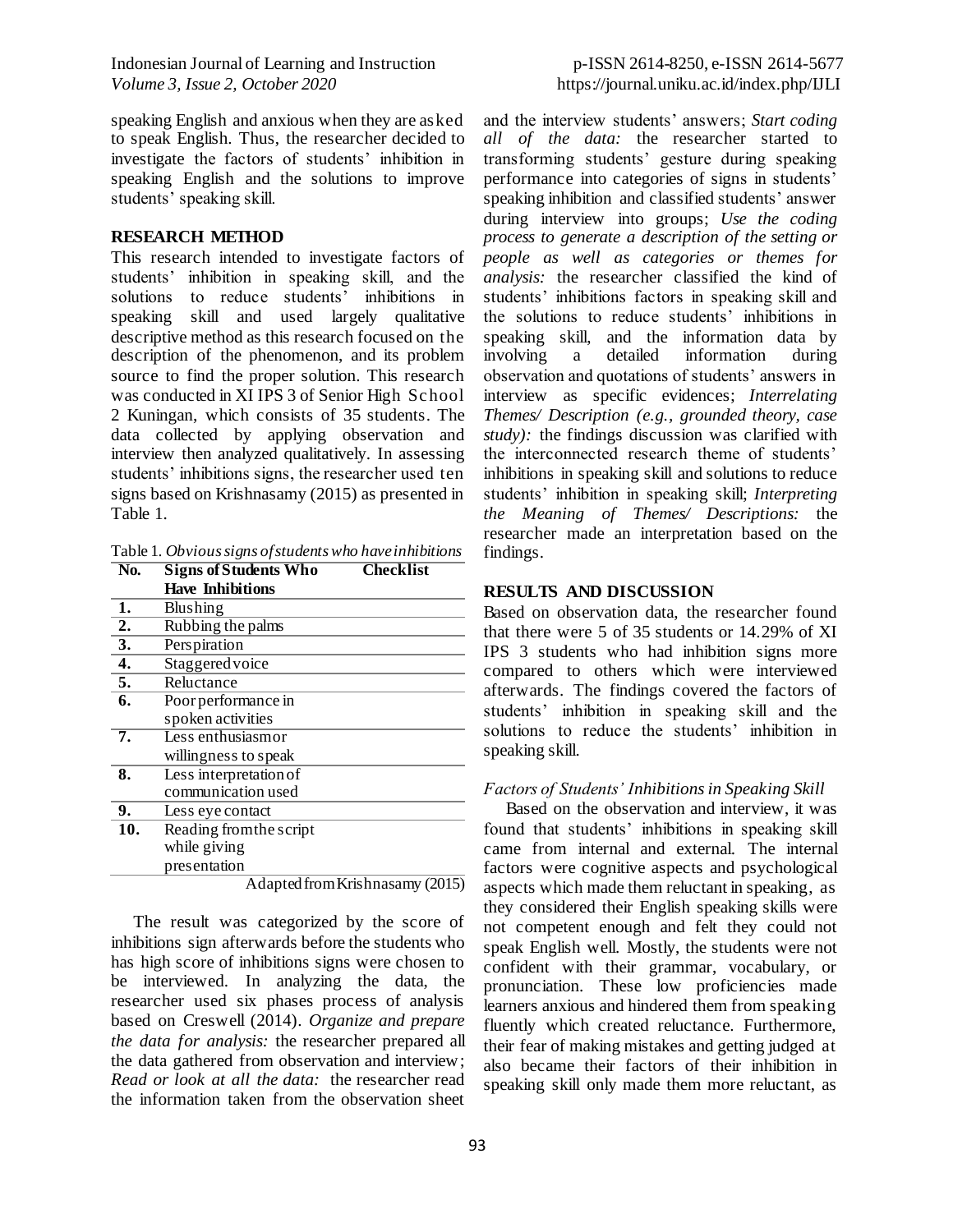they did rather not to participate in classroom discussion.

The researcher found that there were some indicators of students having inhibitions in speaking skill, such as the students being reluctant to speak up, less interpretation of communication used (memorizing the text), asked for a help to their friend, nervous, doubtful, less eye contact, staggered voice. These indicators caused by two factors namely internal and external factors w hic h were their inhibitions in speaking skill and leaded them being reluctant to speak.

Most of students felt they were not competent enough to speak English which made them reluctant, and they were afraid of being judged at which made them rather not to speak in the class. This is shown in illustration below:

> "I have not known many vocabularies yet." (Student #3)

The students found speaking was really difficult to do for their low vocabulary knowledge, they knew what they were about to say, but they found it was difficult to express in different language. Lack of vocabulary causes the speaker to be restrictive in speaking, and be an inhibition in successful communication. Furthermore, learning vocabulary is not only on knowing the pronunciation of the word, but also on how the word choice put into the context. Somehow, some words which have same meaning can have a different context, or even different in appropriateness. However, the learners have to know vocabulary context, and word choice in sentence in order to arrange an appropriate sentence.

> "Even if I have known the vocabulary, I need to think the grammar afterwards." (Student #4)

Furthermore, the students found it difficult to arrange the sentence of what they were going to say. They admitted that although they knew the vocabulary, somehow, they were still confused about the sentence arrangement due to its different sentence structure. However, grammar is important in EFL communication as it has sentence pattern and rule in it. Somehow, as the learner overthinks

about grammar as a sentence pattern, that affects their speaking performance. Also, learners of different cultures have different modes of paragraph patterns. As a result, there is likelihood that they will transfer their mother tongue paragraph pattern into target language one. The mother tongue also affects the way they arrange the grammar structure on their sentence due to their habitual mother tongue sentence making. However, as they always overemphasis grammar structure, it will only cause themselves to be reluctant in speaking. Therefore, the importance of grammar should not be overemphasised as it can turn into one of reluctance causes in speaking due to learners' fear of making mistakes.

> "I'm afraid if I mispronounced the word, I'm shy and anxious over how they will judge me." (Student #2)

The students felt shy and anxious to speak English due to their fear of mispronouncing words, and the audience' attentive eyes toward them. As most of learners' perceptions towards good pronunciation are those who are able to pronounc e words like how native speaker sounds like, their high standard of good pronunciation is how native speaker sounds like, which creates an anxiety as they are afraid of others' perception of their pronunciation. However, pronunciation priority is not on a native speaker's sound like, but on its intelligible. What is considered as a wrong pronunciation is one which is not understandable, and possibly can cause misunderstanding. As long as it is acceptable to listen to, the pronunciation does not matter.

> "I never engage in speaking classroom because English is very difficult." (Student #5)

From the data, it can be seen that the students found language cognitive aspects were difficult to master. Either vocabulary, grammar, or pronunciation was the same difficult aspect of the language. They revealed these cognitive aspects made them not able to be fluent in speaking skill and made them reluctant to speak in the class. In order to be fluent in language, the learners need to master all of production language aspects as fluency covers students' phonology, grammar or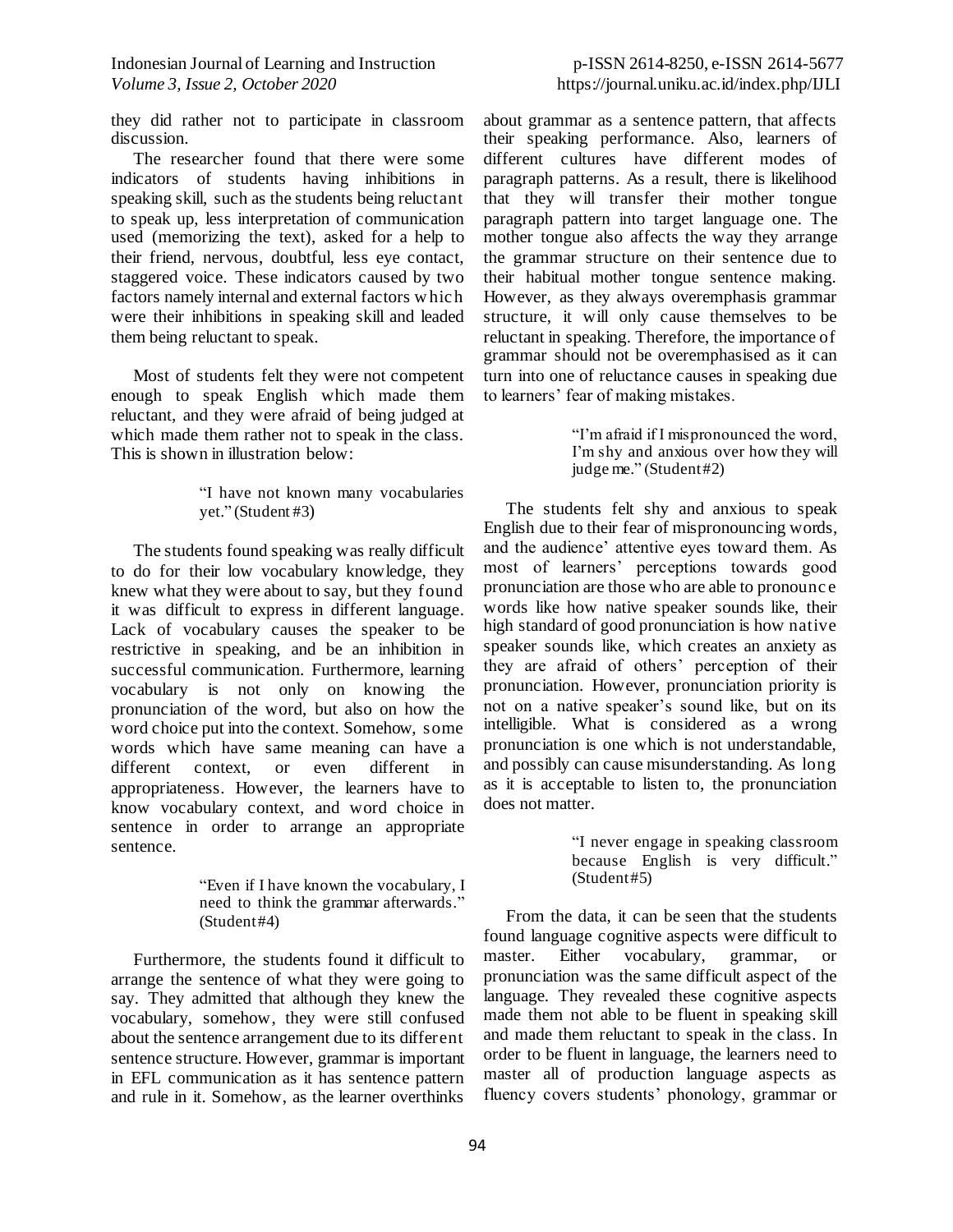discourse of speaking skill. However, English and Indonesian have different structure, syntax, and pronunciation which leads to hesitation of the learners as they start to speak, conveying what they have in their mind. This shows how learners have to think about what their saying is, put it into sequence of words, and think about the grammar to arrange the sentence structure at the same time before they turn their idea into utterances. Mostly, these difficult processes cause learners to be hindered from being fluent. Therefore, they need to master all production language aspects in order to speak fluently.

Based on the data, the students thought their English speaking skill were not competent enough as they felt they could not speak English well and be the cause of their reluctance to speak. This is in line with Basri & Zainollah (2015), stating that English language has different structure, syntax, pronunciation with Indonesian which makes learners have to choose, arrange, think, and convey the idea almost at the same time. In this research, mostly, learners found speaking English was difficult due to learners' acknowledgement of their low fluency, and not confident with their grammar, vocabulary, or pronunciation. These low proficiencies made learners anxious and hindered them from speaking fluently which created reluctance. In internal factors, the inhibitions of speaking skill were divided into cognitive and psychological aspects. As stated by Oflaz (2019), speaking activity requires students to use vocabulary, grammar, pronunciation, and fluency which belonged to cognitive aspects. It was revealed that the inhibitions of the students' speaking skill came from their language mastery.

### "I feel shy, I'm afraid that I cannot speak English." (Student #2)

It is seen how the students felt shy, nervous when they were speaking in their class. During the interview, student #2 admitted that the student kept staring on the wall, not having eye-contact with the audience due to the student's nervousness. If they are shy due to their lack of skills in speaking, this will emerge anxiety which leads them to be reluctant to speak, not able to convey their ideas and creates disbelief in their ability due to the nervousness. These self-evaluations somehow create their insecurity and anxiety on the behalf of their speaking skill level. Due to the huge impact of confidence has, the learners need to gain their confidence in order to develop their ability in speaking. They should not be afraid of making mistakes in speaking performance, by having that confidence belief, their English skill is slowly developed. Mostly, the fear of making mistakes, and a belief of lack in speaking only become a hindrance on speaking ability. If the speakers maintain this negative belief in their mind, it only makes them stop themselves from getting improved in speaking.

> "I'm shy, afraid of making mistakes, and being judged at by my friends." (Student #3)

Based on the data above, the students felt anxious when they spoke English. Mostly, they were afraid of making mistakes, either in pronunciation or in the sentence they were going to say. Some of them also were afraid of being judged at by their friends. The higher anxiety the learners feel, the more it gives them negative impact in believing themselves on their speaking capability. When they speak English without any preparation, their anxiety even does get worse, their confidence even gets lower as they are afraid of making mistakes. The more they feel the tension in performance, the nervousness does take its place, lead to the difficulty of their speaking ability. In fact, the result of their performance also becomes their psychological inhibition as they are afraid to listen other's people judgement towards their speaking performance in the classroom, and it gets worse as they are well-aware of their poor performance/unprepared performance. It makes them unconfident, afraid to do eye-contact with the audience, and afraid to make mistakes.

> "I feel motivated as many of my friends are able to speak English." (Student #5)

The data above illustrates how the students felt motivated to speak English. Somehow, their motivations were still low, as mostly they did not try to train themselves, speaking up in the class. Somehow, language teachers cannot effectively teach a language if they do not understand the relationship between motivation and its effect on language acquisition. Therefore, teachers must tap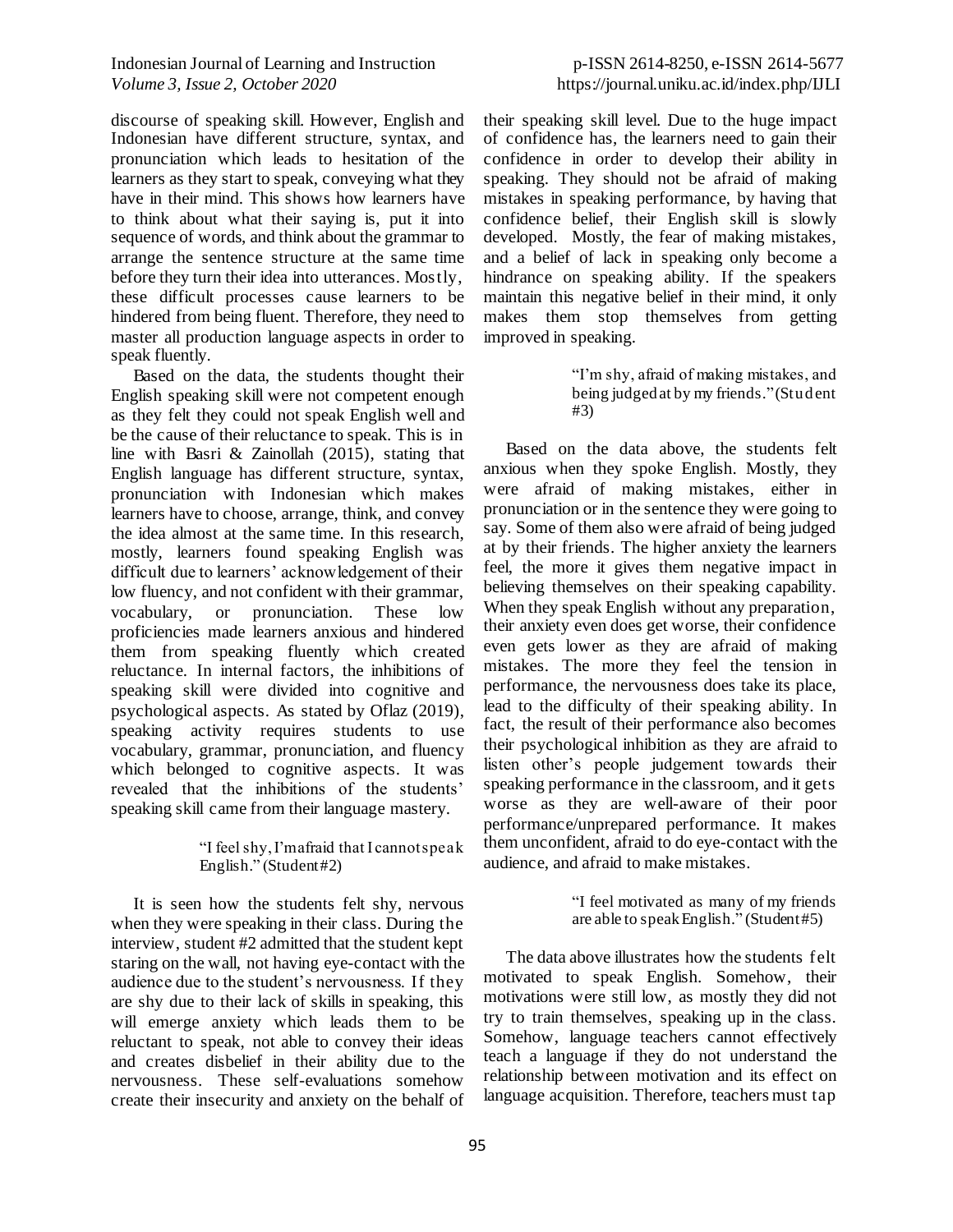into the sources of intrinsic motivation and find ways to connect them with external motivational factors that can be brought to a classroom setting. they should make learners understand why they need to make an effort, how long they must sustain an activity, how hard they should pursue it, and how motivated they feel toward their pursuits. Therefore, teacher must be able to motivate students to be engaged in speaking classroom.

It was also revealed that that the factors of students' inhibitions in speaking skill came from their psychological aspects. The students' perspective of low speaking ability was shown as they had low self-confidence toward their own speaking skill. Fear of making mistakes, and getting judged at also became their factors of their inhibition in speaking skill as they did rather not to participate in classroom discussion and chose not to answer when they were asked by their teacher during observation for not knowing what to say. Besides, they had a low motivation as they wanted to be able to speak English yet they did not put much effort to it since they had a perspective on their mind that being able to speak English was difficult.

> "The teacher speaks so fast that we cannot understand what the teacher is saying, and the teacher only talks to the teacher's self." (Student #5)

This illustration shows the students' speaking skill inhibition which derived from external factors came from teacher's role in speaking classroom. This data revealed how teacher spoke too fast in speaking classroom which leads them to understand nothing. The teacher also barely initiated a communication with the student/ only used one-way communication, that the students could only listen to the teacher. During the interview, it was revealed that instead of feeling helped by the teacher to be less anxious, they felt they became more nervous because of the teacher's personality which made them scared and the teacher had never helped the students to speak English without being anxious.

> "The classroom atmosphere is tensed; the way of teacher teaches English makes us nervous." (Student #5)

This illustrates how most of the students felt the classroom atmosphere was tensed, either during learning English, or having performance. Most of the students also felt that the way the teacher taught English made the students felt nervous. The tensed classroom atmosphere somehow could only worsen their anxiety and made them being more reluctant to engage in speaking classroom activity.

> "I seldom speak English, because the other students also speak Indonesian, even in English class, unless the teacher asks a question." (Student #3)

Students #3 revealed that their classmates also tended to speak Indonesian even in English class, so they seldom practiced their speaking skill. The teacher also did not create rules to speak English during English classroom, so the students felt free to speak any language they wanted to.

The illustrations above are in line with the aim of the research which is the factors of students' inhibitions in speaking skill which shows the student' inhibitions in speaking skill come from internal factors and external factors.

### *Solutions to Reduce Students' Inhibitions in Speaking Skill*

From the analysis of the interview and observation data, the researcher found some solutions to reduce students' inhibitions in speaking skill.

> "The teacher should speak more s lowly, the teacher talks too fast, moreover, we do not understand." (Student #5)

First, English teacher to speak more slowly during classroom activity. By speaking more slowly, the students would understand what the teacher was saying, so they could join the classroom discussion (speaking practice). Based on the finding above, students had difficulties in catching what the teacher was saying as the teacher's speaking rate was high, leading them to understand nothing. They believed it could be a solution for them if the teacher spoke more slow ly so they could learn how to speak English, and understand what the speaker's saying. During the interview, student #1, #2, #3, #4 and #5 had same opinion that the teacher always talked too fast.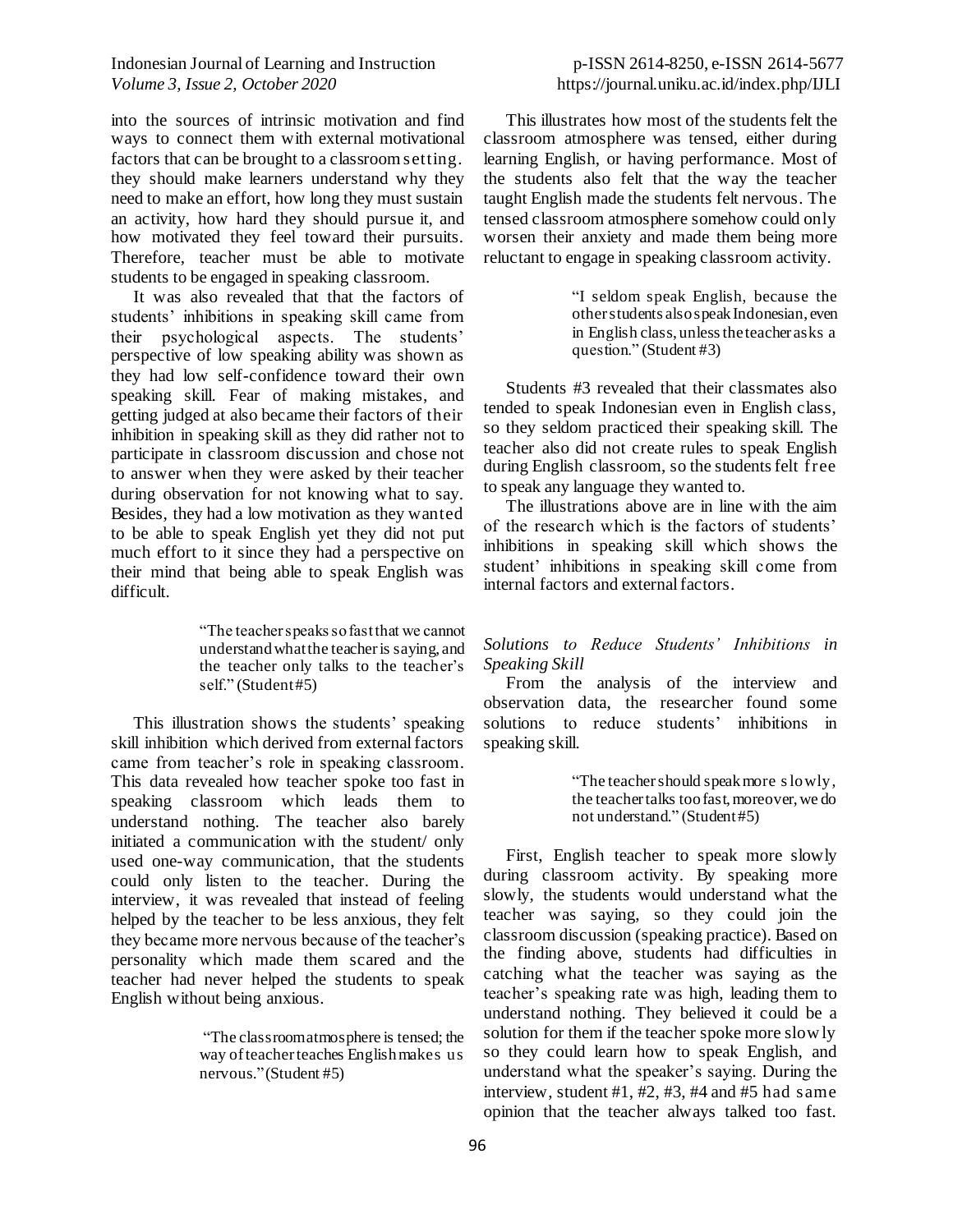According to Gilakjani (2016, p.4), "teachers should teach their learners that slow speech with correct pronunciation is much better than fast speech with wrong pronunciation."

> "The classroom atmosphere was tensed, but thankfully my friends made the tension less, so it helped me." (Student #2)

Second, a friendly atmosphere also could be another solution to reduce their inhibition in speaking skill. The finding above indicated the tensed classroom atmosphere could only worsen their speaking skill, and elevate their anxiety of speaking English as they did not dare to speak up as they feared to make mistakes and how their nervousness lessened their confidence. As claimed by Zheng & Cheng (2018, p.3), "Similarly, teachers should avoid turning the language classroom into a testing or competitive environment, but rather, create a supportive spac e conducive to learning comfortably." In order to ease students' nerves, the teacher's role has to be optimistic, warm, & helpful, encouraging the learners to share their ideas with their classmates, and appreciate them verbally or nonverbally no matter how small their participations are. Much more than that, the teacher also has to be good in creating a positive, warm, relax, and comfortable classroom atmosphere, yet engage all of the learners in every discussion. In contrast, the hightension in the classroom only will make the learners' willing to learn goes down as their anxiety rises up.

> "What needs to be improved is the amount of practice which is lacking"  $(Student #3)$

Third, the teacher set the focus of classroom activity on speaking practice, or during the English classroom the teacher could initiate a communication with the students so the teacher was not the only one who spoke English. Based on the finding above, the students complained on the amount of speaking practices as they pointed out the amount of speaking activity was quite little, and only the teacher who spoke English too muc h. They wished the teacher to set the focus of English classroom activity to speaking so they could train themselves more. Additionally, teacher has to give a chance to the learners to express their opinion and ideas in classroom activity. Teacher has to choose appropriate activities where learners can practise their speaking skill. Thus, learners will be comfortable to show their skill, and the teacher can be aware of their lack and see the progress they have been made. They should create a supportive space conducive to learning comfortable and give a chance to the learners to express their opinion and ideas to practise their speaking skill. Moreover, Ica, Mardian, & Oktavia (2017) argued that speech skills are not skills that can be taught through explanations.

> "What we need to do is exploring the vocabularies." (Student #2)

Forth, enhancing vocabularies by themselves through dictionary. Some of the students revealed that the reason why they could not be able to speak fluently was because of their limited vocabularies. Based on the transcript data above, as the students believed by enhancing the vocabularies, it would help them to express their thoughts into words. As each word has its meaning, this definitely shows one of the importance of vocabulary. As how the speaker puts their mind into words, this shows how great impact that vocabulary has in speaking skill. Lack of vocabulary causes the speaker to be restrictive in speaking, and be an inhibition in successful communication. Furthermore, learning vocabulary is not only on knowing the pronunciation of the word, but also on how the word choice put into the context. Somehow, some words which have same meaning can have a different context, or even different in appropriateness. Vocabulary becomes one of the main mastery that learners needed, starting from learning spelling, delivering our thoughts, and comprehension of the language. That is why vocabulary is very important in language. However, the learners have to know vocabulary context, and word choice in sentence in order to arrange an appropriate sentence. According to Alqahtani (2015, p.22), "Vocabulary knowledge is often viewed as a critical tool for second language learners because a limited vocabulary in a second language impedes successful communication."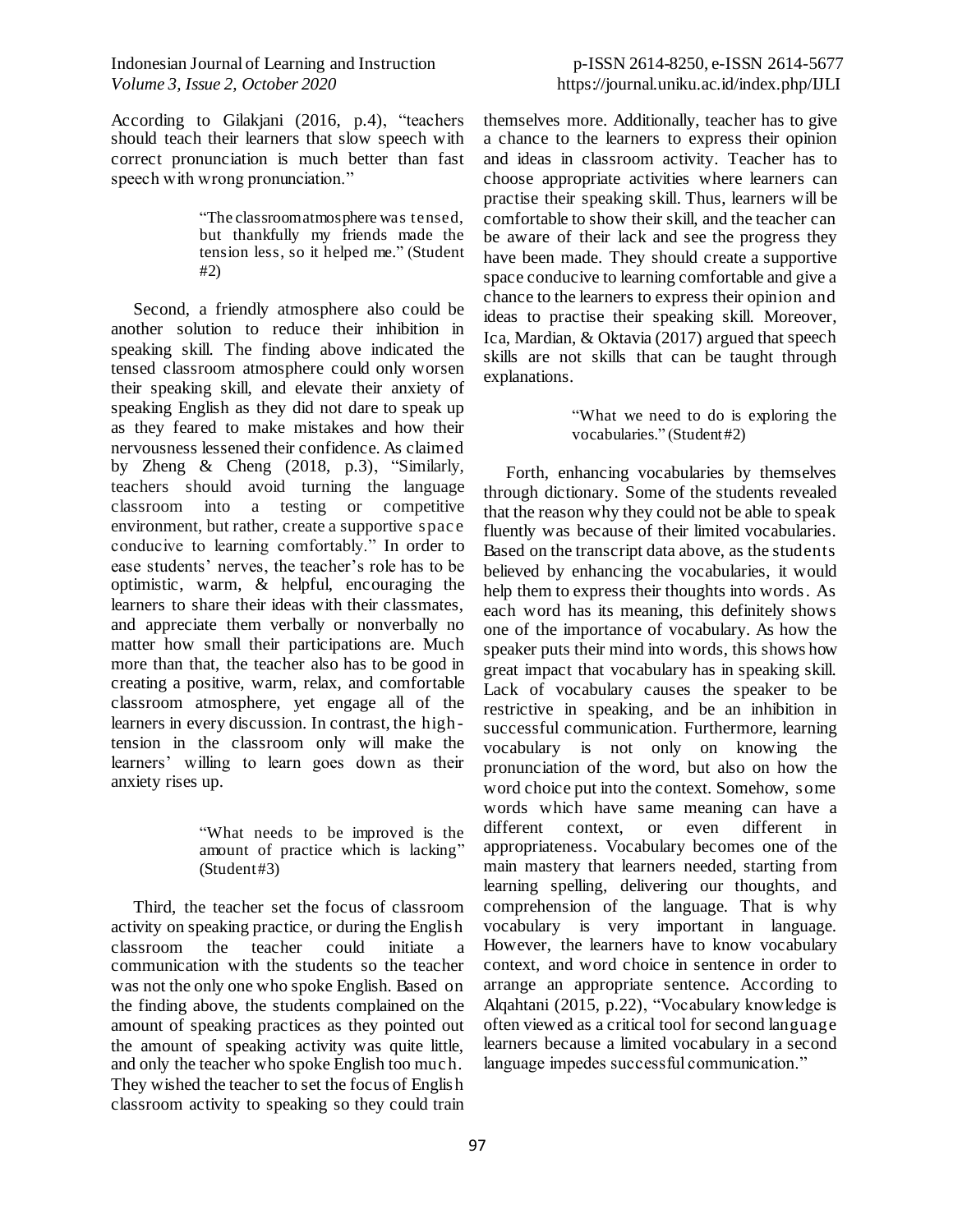> "I think more practices are needed as well as having speaking performance in front of the class." (Student #2)

Fifth, practice. The students revealed that the teacher did not give them a sufficient time of practices, and the teacher barely did two-ways communication that the students could only listen to the teacher. The low chance of speaking the target language will cause learners to get difficulties in speaking, and their dialect of mother tongue will affect their language learning. Therefore, a chance of speaking the target language is very important to improve their speaking skill. Therefore, as a language teacher, the teacher has to find a solution for the learners where they can practise their speaking skill as much as possible. Moreover, insufficient chance of speaking the target language will affect their language learning as it makes learners not to be fluent in a short time. Therefore, as a language teacher, the teacher has to find a solution for the learners in order to improve their speaking skill. Furthermore, Coşkun, (2016, p.3) stated "lack of speaking practice opportunities can be regarded as a cause of English speaking failure."

> "The feedback is given in front of the class, so it affects us." (Student #4)

Sixth, appropriate feedback. Based on the transcript data above, the students conveyed that the feedback given by the teacher affected them. Student #5 also revealed that if the teacher gave feedback in front of the class inappropriately, it could lower their confidence. Helping them lessening their speaking skill anxiety could be a better way to make them willing to speak, and be confident. So, they could be braver and not feeling intimidated by their teacher. Somehow, the corrective feedback must be given in a positive behaviour where the role of the teacher is as a supportive advisor not as an assessor. As stated by Arnold (2007) that learners' error in an insensitive manner can reinforce their belief that they are not capable in learning language and might cause them to be unwilling to try again and be less productive.

> "If I don't know how to speak, I usually ask to the teacher." (Student #5)

Seventh, asking for a help to teacher or friend who has better speaking skill. Based on the data above, the students conveyed that when they did not know how to speak English, they usually asked their friends or the teacher to translate the language, as they were afraid of making mistakes. This is in line with Aziz, Fata, & Balqis, (2018), stating that appeal for assistance can be one of strategies in which the student asks for the correct lexical term to the interlocutor because of their limited knowledge of lexical terms in the target language.

### **CONCLUSION**

Based on the findings, the researcher can draw conclusions as follows. There are two factors of students' inhibitions in speaking skill internal factors (cognitive and psychological aspects) and external factors (teacher's role in speaking classroom, classroom atmosphere, and English as foreign language). As the students tended to be reluctant in speaking and classroom discussion, the solutions to reduce the students' inhibitions are the teacher to speak more slowly, create a friendly classroom atmosphere, and give appropriate feedback, choose a proper classroom activity and give sufficient speaking practices. Meanwhile, the students can enhance their vocabulary, and ask their friends who have better speaking skill.

#### **REFERENCES**

- Alqahtani, M. (2015). The Importance Of Vocabulary In Language Learning And How To Be Taught. *International Journal of Teaching and Education*, *3*(3), 21–34. https://doi.org/10.20472/TE.2015.3.3.002
- Arnold, J. (2007). Self-Concept And The Affective Domain In Language Learning. *Self-Esteem and Foreign Language Learning*.
- Aziz, Z., Fata, I. A., & Balqis, S. (2018). "Wait, How Do I Say That In English?" Communication Strategies For English As A Foreign Language Learners. *Lingua Cultura*, *12*, 149–154. https://doi.org/10.21512/lc.v12i2.3745
- Basri, H., & Zainollah. (2015). Faktor yang Mempengaruhi Language Anxiety dan Manifestasinya Terhadap Keterampilan Berbicara Bahasa Inggris Mahasiswa TBI Semester I STAIN Pamekasan. *Kariman*, *1*(1), 35–48.
- Brown, H. D. (2004). *Language Assessment Principles and Classroom Practices*. San Fransisco State University.